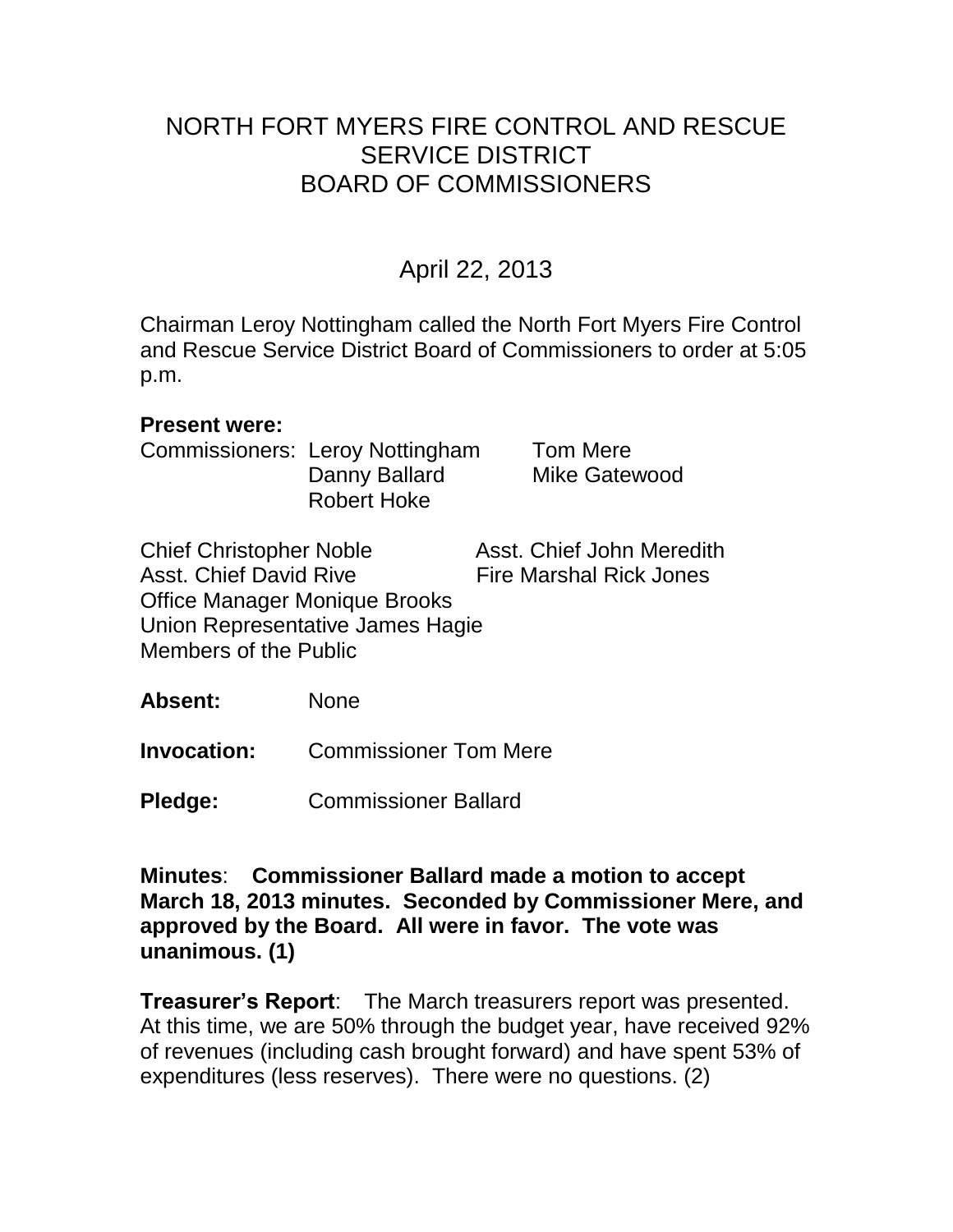**2011/2012 Audit Presentation:** by Jeff Tuscan, of Tuscan and Company

**Commissioner Ballard made a motion to accept the 2011/2012 Audit, as presented. Seconded by Commissioner Gatewood, and approved by the Board. All were in favor. The vote was unanimous. (3)**

## **Chief's Report:**

By Chief Noble-

- Weekly reports and monthly run sheet is attached
- We have been rejected for our FEMA Grant, asking for a ladder truck. We are going to look in to using Impact Fees for a purchase of this kind.
- He has been monitoring the sale prices of homes in our district
- Working on our Five year plan, and should be completed by **June**
- The fact finding committee has been going well

### **Training:**

Report is attached. There were no questions.

**Fire Prevention:** Report is attached. In response to a previous months question, by Commissioner Ballard, in regards to the RaceTrac gas station – they are downsizing their plans. Commissioner Ballard asked Chief Noble if he had looked in to the Hydrants along US 41, and if they were operational or not? Chief Noble responded that he had not. There were no other questions.

**Public Education:** Report is attached. There were no questions.

Commissioner Hoke left meeting at 6:05 p.m.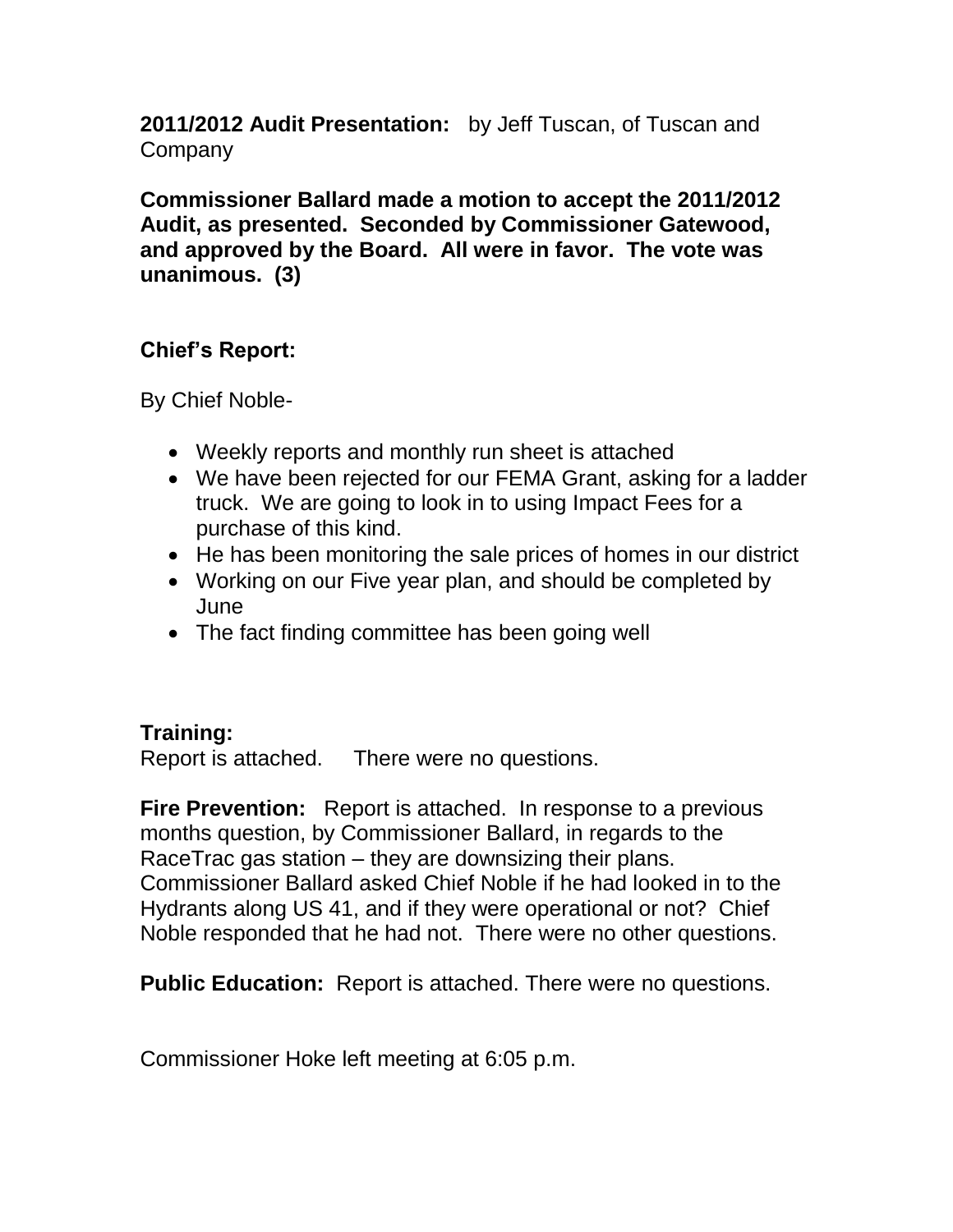**Union:** Union Representative Hagie stated that everything is going great. He has no complaints. There were no questions.

## **Old Business:**

Updates on projects:

Barrett Road Station-

Chief Noble stated that we have finished the underground work, and are now waiting on FDEP's approval. Once approved, we can tie in to the lift station.

LCEC will be on site tomorrow to re-locate the service connection.

### **New Business:**

**NONE** 

### **Commissioner Items:**

Ballard - Why do we not have a stair climber at our Barrett Road weightroom? Chief Rice replied that the room was built before the equipment was ordered, and the ceiling was not tall enough. He thanked the department for paying the entry fee for the softball tournament, and noted that our team won their division championship.

Mere- Thanked Jeff Tuscan and Lisa Mackenzie for their hard work on the audit. Also, thanked Monique.

### **Public Input:**

None

#### **Community Goodwill & Thank You:**

Thank you letter to A shift, from Mr. Bob Button Donation from Jamie Murphy Recognition letter to B shift, from Medic 7, Lee County EMS Thank you letter to department, from North Port Fire District